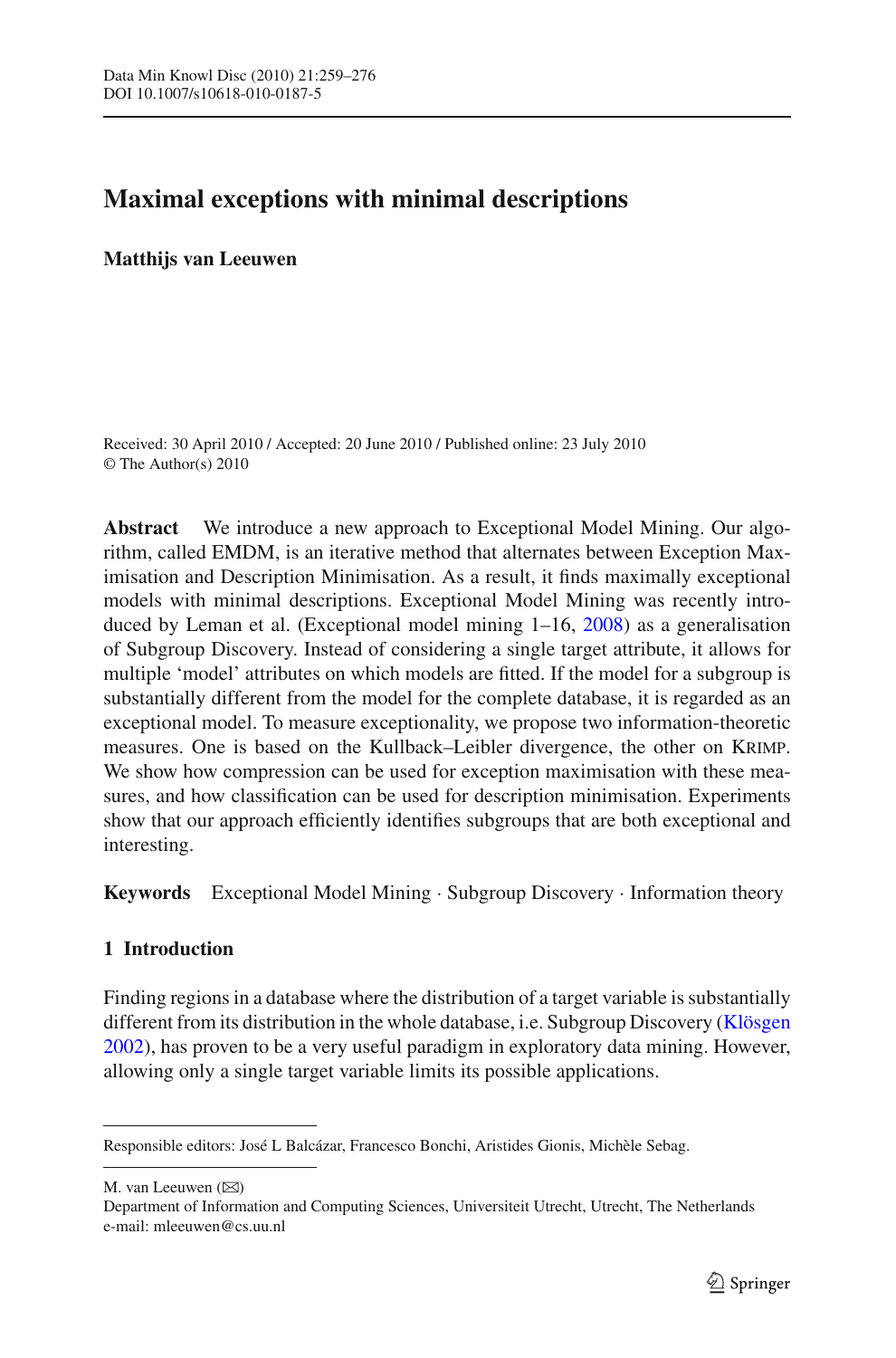Therefore, [Leman et al.](#page-17-0) [\(2008](#page-17-0)) recently introduced Exceptional Model Mining (EMM), a generalisation of Subgroup Discovery. Instead of having a single target variable, EMM allows for a set of target variables on which complex models can be fitted. A model fitted on a subgroup is exceptional if it is substantially different from the model fitted on the entire database. All kinds of models can be used, as long as differences between models can be measured. Example quality measures have been given for correlation, regression and classification models.

In the last few years, data with multiple target variables has attracted an increasing amount of attention. Multi-label ranking and classification [\(Tsoumakas et al. 2010\)](#page-17-1) are two prime examples of this. Applications in very different domains exist, ranging from biology to music and from images to web/text. EMM can also be applied in all these domains; primarily for exploring the data, but exceptional models may also be useful for learning tasks, e.g. to improve classification.

Consider, for example, a dataset with information about the climate and animal presence for areas all over the world. Now, we might be interested in areas for which the animal distribution is very different from the overall distribution. In this setting, the Antarctic might be an interesting subgroup: if it is always very cold, dry and windy (*subgroup description*), then Emperor Penguins and Snow Petrels breed there (*exceptional model*). Thus, the climate information would be the 'description space' and the animal information our 'model space'.

Finding such exceptional models is not an easy task though, since the search space is huge. Essentially, we would have to consider all possible subgroups, i.e. all possible subsets of a database. Using Subgroup Discovery search strategies is possible, but these exploit only the description space for searching. This is far from efficient, as one is trying to find differing distributions in model space by defining subgroups in description space.

## 1.1 Main contributions

To effectively find exceptional models, we propose to use a completely different search strategy which exploits structure in both description and model space. It starts with a candidate subgroup and iteratively improves it. Each iteration consists of two steps, one for Exception Maximisation (EM) and one for Description Minimisation (DM). Together, the algorithm is called EMDM and finds maximally exceptional models with minimal descriptions.

To determine whether a model is exceptional, an exceptionality measure is needed. The Kullback–Leibler (KL) divergence [\(Kullback and Leibler 1951\)](#page-16-1) is particularly suited for this, as it is an information-theoretic measure that quantifies how different one probability distribution is from another. We introduce two information-theoretic measures, one based on KL divergence, which treats all variables as independent, and one based on MDL [\(Rissanen 1978](#page-17-2)) and Krimp [\(Siebes et al. 2006\)](#page-17-3), called Krimp Gain (KG), which takes associations between variables into account.

EMDM is a generic algorithm and can be used with different model classes and different types of subgroup descriptions. We give specific instances for both Exception Maximisation and Description Minimisation. The EM-step is closely related to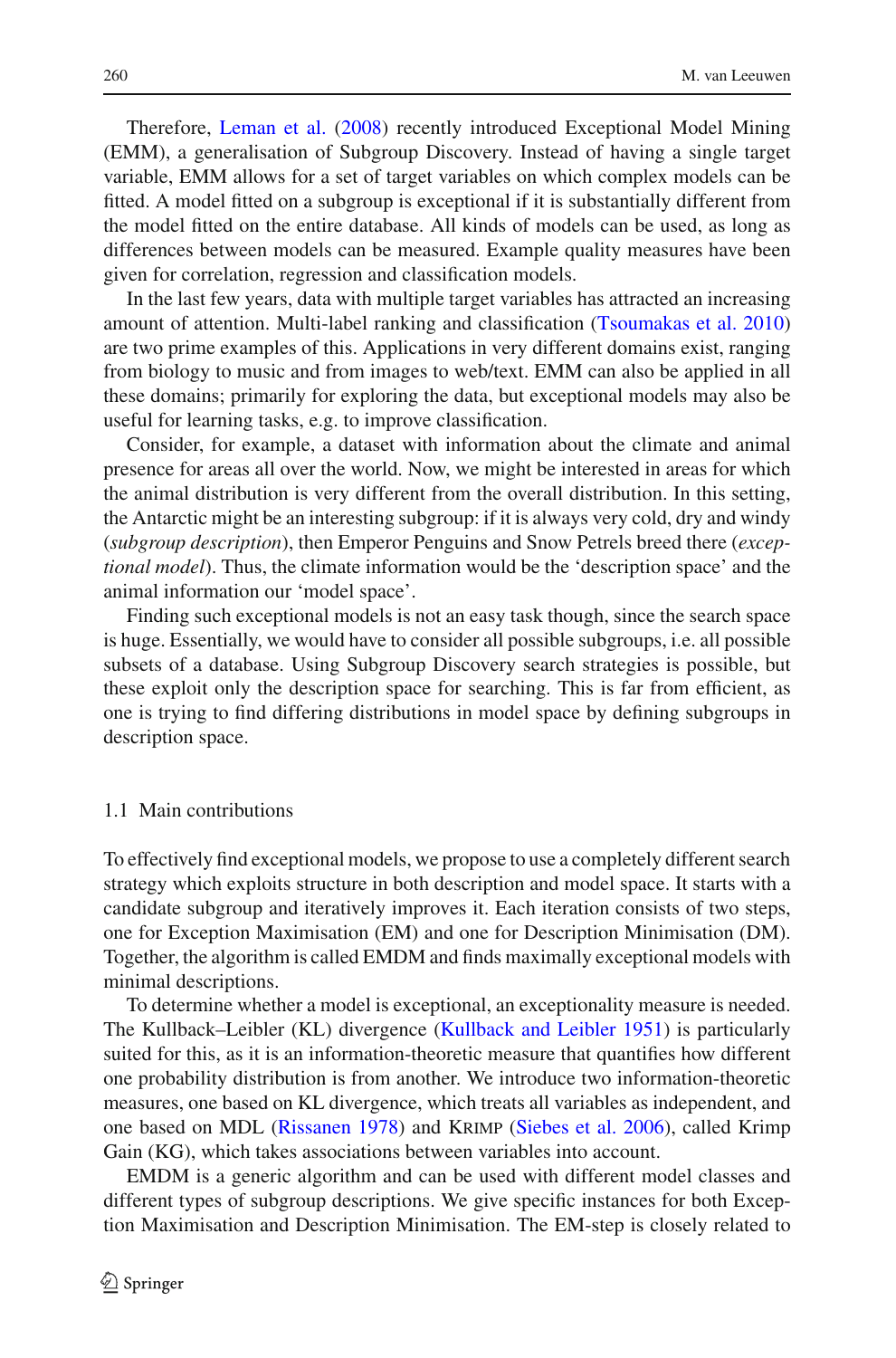the exceptionality measure, hence we base this step on information theory and maximise exceptionality using compression. For the DM-step, we use a generic rule-based classifier, RIPPER [\(Cohen 1995\)](#page-16-2). By inducing classifiers with RIPPER, we obtain minimal subgroup descriptions.

Experiments on a diverse set of datasets show that EMDM efficiently finds exceptional models. Both proposed measures, KL and KG, are tested to see how they perform and which should be used when. We compare structured to random candidate subgroups and compare EMDM to a Subgroup Discovery beam search.

## <span id="page-2-0"></span>**2 Exceptional model mining**

We assume that a database  $D$  is a bag of tuples  $t$  that all have the same attributes  $\{A_1^D, \ldots, A_k^D, A_1^M, \ldots, A_l^M\}$ . Each attribute  $A_i^X$  has a domain of possible values  $V_i^X$ . The total set of attributes *A* consists of a set of *k description attributes A<sup>D</sup>* and a set of *l* model attributes  $A^M$ . We will slightly abuse notation by using  $x^D$  resp.  $x^M$  to denote the projection of *x* onto its description resp. model attributes, e.g.  $t^D = \pi_{AD}(t)$  and  $\mathcal{D}^M = \pi_{A^M}(\mathcal{D})$ . Equivalently for individual attributes, e.g.  $\mathcal{D}^{A_i^M} = \pi_{A_i^M}(\mathcal{D})$ . When discussing attribute-values that are part of the projection onto either the description or model attributes, we write *description data* or *model data*. One of the most important concepts in this paper is the notion of a *subgroup*.

**Definition 1** (*Subgroup*) A *subgroup* is a bag of tuples  $G \subseteq \mathcal{D}$ . |*G*| denotes the size of this bag.

**Definition 2** (*Subgroup description*) A *subgroup description* is an indicator function *s* for a subgroup, as a function of description attributes  $A<sup>D</sup>$ . That is, it is a function  $s: (V_1 \times \ldots \times V_k) \mapsto \{0, 1\}$ , with  $V_i$  the domain of  $A_i^D$ , and its corresponding subgroup is  $G_s = \{t \in \mathcal{D} \mid s(t^D) = 1\}$ . Given the set of all subgroup descriptions that define the same subgroup and a function that quantifies description complexity, a *minimal subgroup description* is a subgroup description that minimises description complexity.

Given a subgroup *G*, we would like to know how 'exceptional' (or interesting) it is, looking only at  $G^M$ . For this, we need some sort of model class and a way to induce models. From these models, we measure how exceptional a subgroup  $G^M$  is with respect to a database  $\mathcal{D}^M$ .

**Definition 3** (*Exceptionality measure*) Let  $D$  be a database and  $\mathcal{G}^M$  the set of all possible subsets of  $\mathcal{D}^M$ . An *exceptionality measure* is a function  $\phi^{\mathcal{D}^M}: \mathcal{G}^M \mapsto \mathbb{R}$  that assigns a numeric value to a subgroup  $G^M \subseteq \mathcal{D}^M$ .

<span id="page-2-1"></span>Note that only model data is used to measure exceptionality. If the model induced on a subgroup is substantially different from the model induced on the entire database (or the subgroup's complement), exceptionality is large and we call this an *exceptional model*. We can now state our problem formally.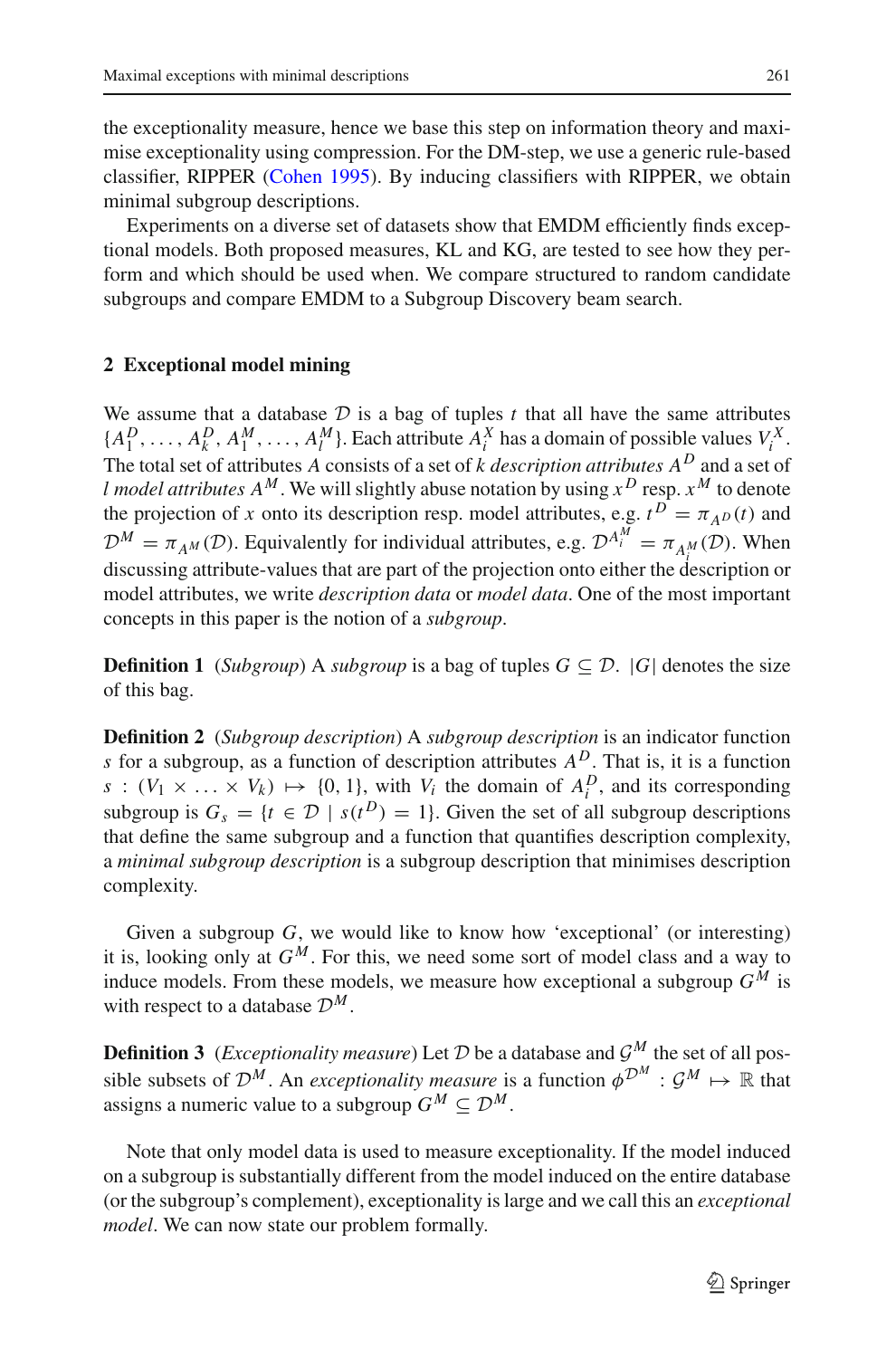**Problem 1** (*Exceptional Model Mining Problem*) Suppose we are given a database *D*, an exceptionality measure  $\phi$  and an exceptionality threshold  $\epsilon$ . The task is to find all subgroups  $G$  with corresponding minimal subgroup descriptions, such that each  $G \in \mathcal{G}$  implies an *exceptional model*, i.e.  $\phi^{\mathcal{D}^M}(G^M) \geq \epsilon$ .

It is obvious that the search space we are facing is huge: we would have to consider all possible subsets of the database. Exhaustive search is therefore not an option and we have to resort to heuristics. As a consequence, we will find a subset of the subgroups that satisfy the EMM problem.

## 2.1 Subgroup discovery approach

The EMM search strategy previously presented [\(Leman et al. 2008\)](#page-17-0) is a straightforward extension of Subgroup Discovery strategies [\(Klösgen 2002\)](#page-16-0). Such search strategies traverse the subgroup description search space by starting with simple descriptions and refining these along the way, going from generic to specific. In some cases a depth-first or breadth-first search is used, but in most settings a more heuristic strategy like beam search is required. Usually a minimum coverage threshold is used to ensure that a subgroup covers at least a certain number of tuples.

However, there are some disadvantages to this approach. First, it is often required to tune the search parameters to obtain good results. Second, heuristic approaches often suffer from local optima. Third, many subgroup descriptions imply identical subgroups. Additionally, the result usually contains many subgroups that are almost identical. Finally, it is quite likely that complex subgroups are never looked at, because runtime increases exponentially for deeper searches.

## <span id="page-3-0"></span>**3 Information-theoretic exceptional models**

In this section we introduce two exceptionality measures. For both, we assume that all model attributes are nominal, i.e. each  $A_i^M$  has a nominal domain.

## 3.1 Kullback–Leibler divergence

The fir[st](#page-16-1) [measure](#page-16-1) [is](#page-16-1) [based](#page-16-1) [on](#page-16-1) [the](#page-16-1) [Kullback–Leibler](#page-16-1) [\(KL\)](#page-16-1) [divergence](#page-16-1) [\(](#page-16-1)Kullback and Leibler [1951\)](#page-16-1), also called information gain. The KL divergence originates from information theory and has previously been used for data mining tasks, e.g. for clustering [\(Slonim and Tishby 1999\)](#page-17-4).

It is an asymmetric measure of the difference between two probability distributions *P* and *Q*. It assumes that *P* is the 'true' distribution from which samples are drawn and that *Q* is a different, 'wrong' distribution. The KL divergence quantifies the number of extra bits which would be required to encode a sample from *P* using a code based on *Q* instead of using a code based on *P*.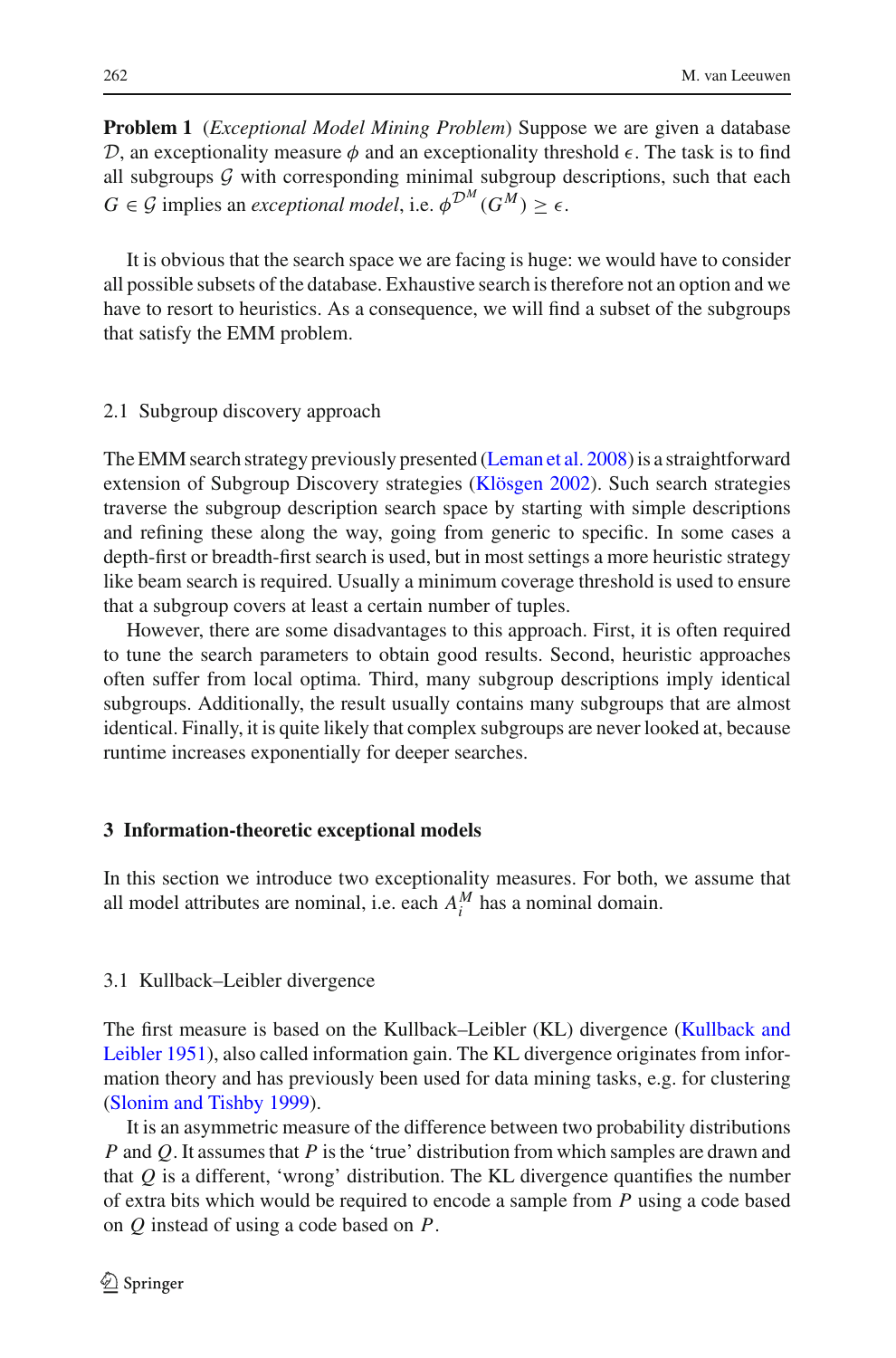For probability distributions *P* and *Q* of a discrete random variable, the KL divergence of *Q* from *P* is given as

$$
KL(P||Q) = \sum_{x} P(x) \log_2 \frac{P(x)}{Q(x)}.
$$

The KL divergence has two nice properties. First, it is always larger than or equal to zero, i.e.  $KL(P||Q) > 0$ . Second, it can only be zero if the two probability distributions are exactly the same, i.e.  $KL(P||Q) = 0 \rightarrow P = Q$ .

It makes perfect sense to use the KL divergence as exceptionality measure, since exceptionality should quantify how different the data distribution of the subgroup is from the data distribution of the entire database. This is exactly what the KL divergence does. All that we need to do is specify *P* and *Q*.

We could model multivariate probability distributions on the complete set of model attributes, but it is not immediately clear how to do this. Instead, we choose to assume that each attribute-value in our database is an independently drawn sample from an underlying, independent discrete random variable. Clearly, this is a Naïve Bayes [\(Warner et al. 1961](#page-17-5)) like assumption, which might be too optimistic.

For each attribute  $A_i^M \in A^M$ , we have a bag of samples that forms database  $\mathcal{D}^M$  and we have a bag of samples that forms subgroup  $G^M$ . Since we do not know the probability distributions from which these samples were drawn, we estimate them using empirical distributions. That is, the probability of each possible value is the number of times it was sampled divided by the total number of samples. We denote the function which derives such an empirical distribution by  $\hat{P}$ . Because KL divergences of independent variables can be summed, we can now define KL exceptionality as the sum of KL divergences over all individual attributes, from subgroup to database.

**Definition 4** (*KL exceptionality*) Given a database *D* and subgroup *G*, define (independent) *KL exceptionality* as

$$
\phi_{\text{KL}}^{\mathcal{D}^M}(G^M) = \sum_{i=1}^l \text{KL}(\hat{P}(G^{A_i^M}) \| \hat{P}(\mathcal{D}^{A_i^M})).
$$

3.2 Krimp gain

For KL exceptionality, we assumed that all attributes are independent. Because this may not always be realistic, we introduce a second measure that takes associations between attributes into account.

This second measure is based on the *Minimum Description Length* principle (MDL) [\(Rissanen 1978](#page-17-2)). The MDL principle states that given a set of models *M*, the best model  $M \in \mathcal{M}$  is the one that minimises the total encoded length, in bits, of both the model and the data encoded with the model.

The models we consider are sets of (frequent) itemsets with associated codes, called *code tables*. The best code table is the code table that compresses the data best. To approximate the optimal code table from a database, we proposed a heuristic algorithm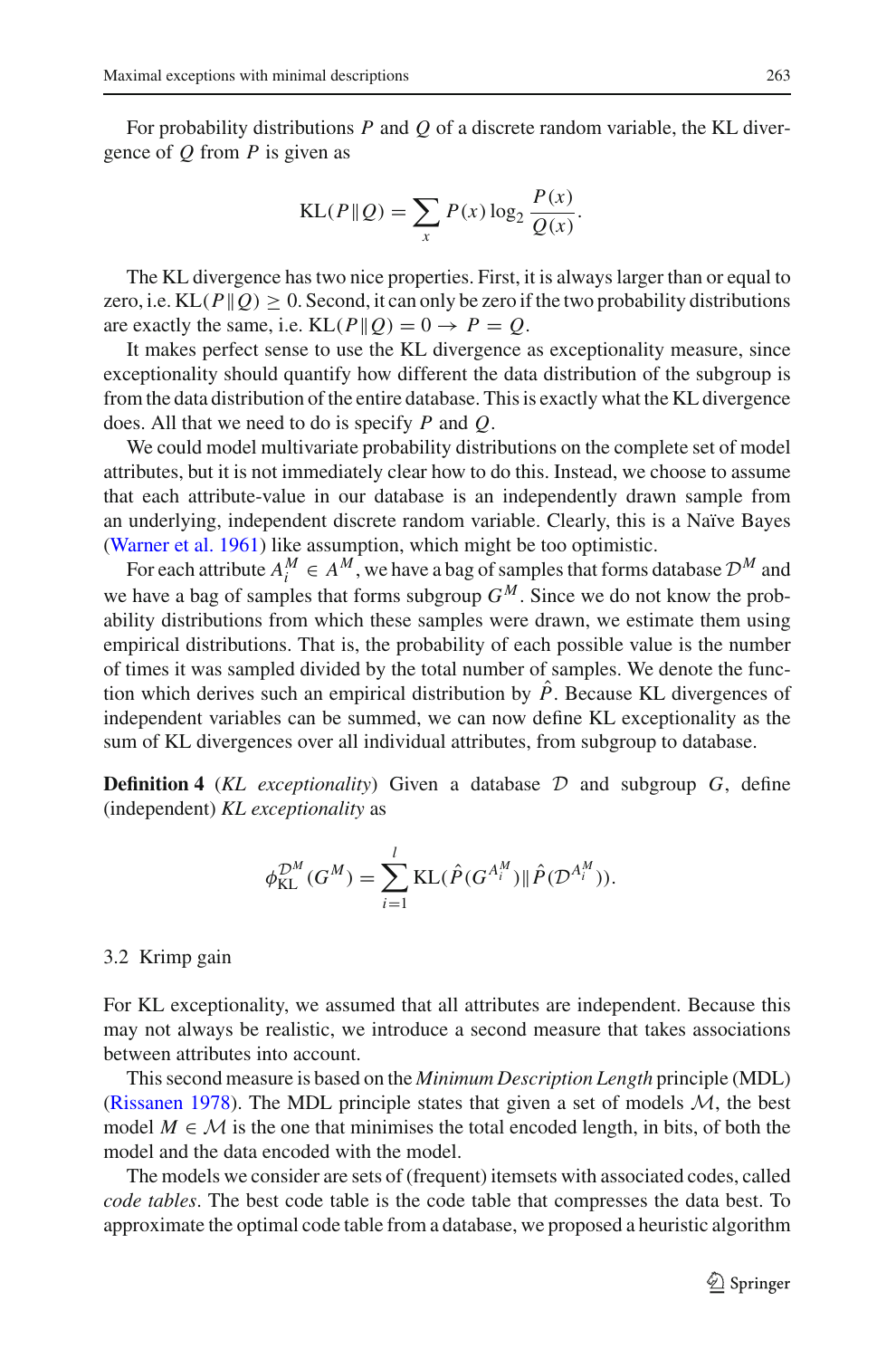called Krimp [\(Siebes et al. 2006](#page-17-3)). For this, it needs a database and a set of candidate itemsets. As candidates, frequent itemsets up to a given minimum support *minsup* are used. Note that although Krimp only operates on itemset data, all nominal data can be easily treated as such.

In subsequent research with Krimp, we have shown that it captures the underlying distribution of a database very well [\(Leeuwen et al. 2006](#page-16-3)). In [Leeuwen et al.](#page-17-6) [\(2009\)](#page-17-6) we introduced an algorithm that finds large and homogeneous groups in a database. For this purpose, we introduced a measure called *compression gain*, which quantifies how many extra bits are needed to compress a group with the code table of the entire database instead of the code table of the group. As such, it very much resembles the Kullback–Leibler divergence. Both quantify differences between distributions and are based on information theory. The main difference is that Krimp encodes only present items ('1s'), '0s' are ignored. Furthermore, independent KL exceptionality does not take associations into account, while Krimp does.

Because we only want to measure differences between distributions and not subgroup sizes, we define *Krimp Gain* (KG) as the average gain per tuple.

**Definition 5** (*Krimp Gain*) Let *D* be a database,  $G \subseteq D$  a subgroup, and  $CT_D$  and *CTG* their respective optimal code tables. We define the *Krimp Gain* of group *G* from  $D$ , denoted by  $KG(G||D)$ , as

$$
KG(G||\mathcal{D}) = \frac{L(G|CT_{\mathcal{D}}) - L(G|CT_G)}{|G|}
$$

with  $L(G|CT)$  the size of *G*, in bits, encoded with code table  $CT$ .

Note that, contrary to the KL divergence, Krimp Gain is not strictly positive: negative gains indicate that a group is compressed better as part of the database. This could e.g. [be](#page-17-3) [expected](#page-17-3) [for](#page-17-3) [a](#page-17-3) [random](#page-17-3) [subset](#page-17-3) [of](#page-17-3) [the](#page-17-3) [data.](#page-17-3) [For](#page-17-3) [further](#page-17-3) [details,](#page-17-3) [please](#page-17-3) [see](#page-17-3) Siebes et al. [\(2006\)](#page-17-3), [Leeuwen et al.](#page-17-6) [\(2009](#page-17-6)). Finally, we define the exceptionality measure.

**Definition 6** (*KG exceptionality*) Let *D* be a database and  $G \subseteq D$  a subgroup. Define *KG exceptionality* as

$$
\phi_{KG}^{\mathcal{D}^M}(G^M) = KG(G^M \parallel \mathcal{D}^M).
$$

A large advantage of using Krimp is that the resulting models are code tables, i.e. sets of frequent itemsets, together with information on how often they are used to encode the data. Code tables allow for manual inspection and can be easily interpreted by domain experts.

#### <span id="page-5-0"></span>**4 Exception maximisation description minimisation**

In Sect. [2,](#page-2-0) we stated the problem of Exceptional Model Mining. We now introduce a new search strategy that is applicable to a wide range of EMM settings.

The basic idea of the algorithm is to start with some candidate subgroup and improve it iteratively. Problem [1](#page-2-1) implies that two objectives have to be optimised for each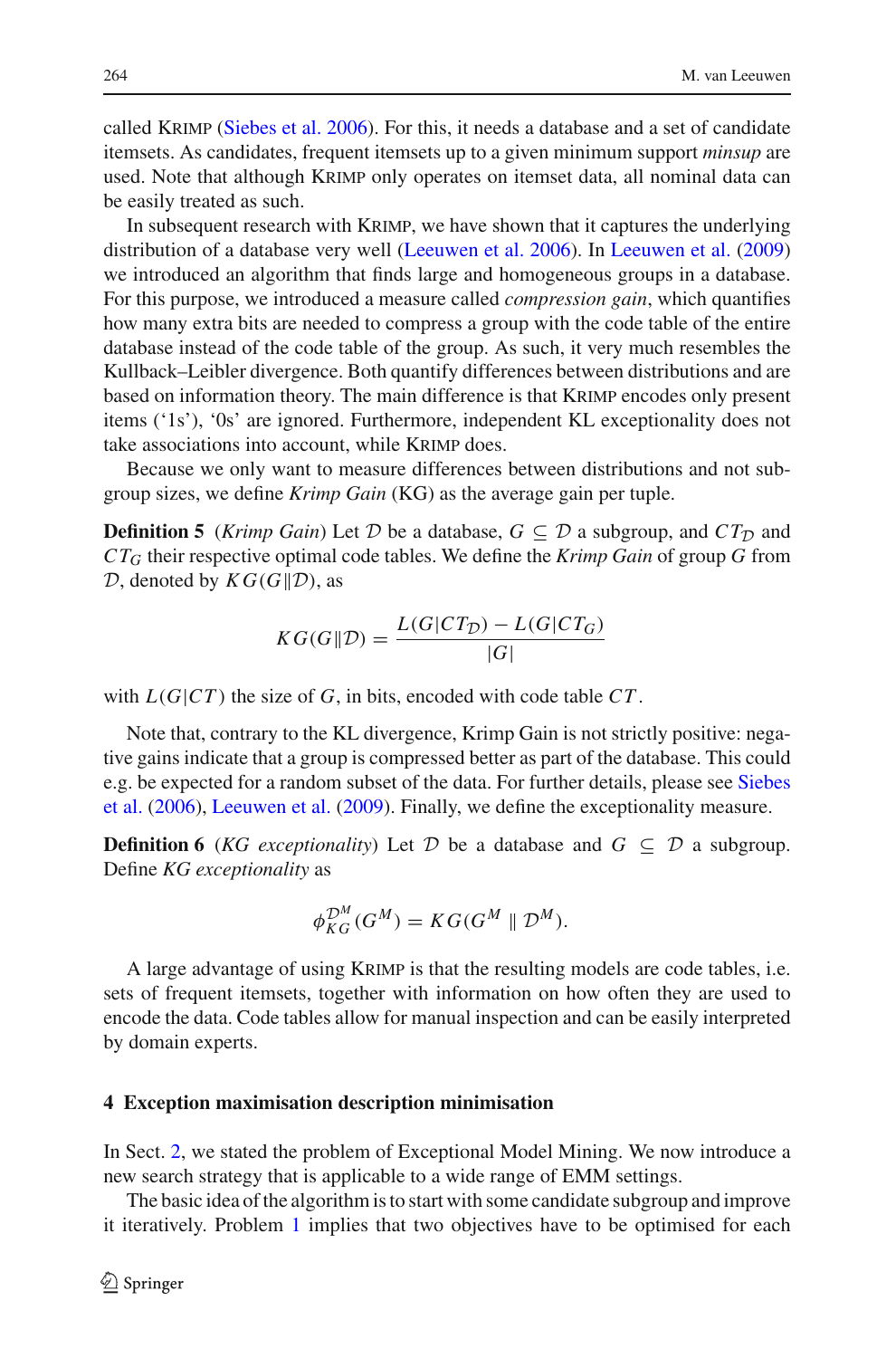#### <span id="page-6-0"></span>**Fig. 1** EMDM in action



## **Algorithm 1** The EMDM Algorithm

**Input:** A database  $D$ , a set of candidate subgroups  $C$  and exceptionality threshold  $\epsilon$ . **Output:**  $S \subseteq G$ , a subset of all subgroups satisfying the EMM Problem. 1:  $S \leftarrow \emptyset$ 2: **for all** *G* ∈ *C* **do** 3: **while** *G* changes **do** 4:  $G \leftarrow \text{ExceptionMaximisation}(G)$ 5:  $G \leftarrow$  DescriptionMinimisation(*G*) 6: **end while** 7: **if** *exceptionality*( $G$ )  $\geq \epsilon$  **then** 8:  $S \leftarrow S \cup \{G\}$ <br>9: end if 9: **end if** 10: **end for** 11: **return** *S*

<span id="page-6-1"></span>individual subgroup: (1) maximise exceptionality and (2) minimise description complexity. It is highly unlikely that both can be optimised at the same time, since they are two different goals that may be conflicting. Hence, we propose an iterative algorithm which alternates between maximising exceptionality and minimising the description.

The generic algorithm is illustrated in Fig. [1](#page-6-0) and given in more detail in Algorithm [1.](#page-6-1) The two main steps in the algorithm are Exception Maximisation (EM) and Description Minimisation (DM). Therefore, the algorithm is called Exception Maximisation Description Minimisation (EMDM).

Given a set of candidate subgroups, the algorithm takes each candidate as starting point and refines it to make it into an exceptional model that satisfies the specified exceptionality threshold. Each iteration consists of an EM-step followed by a DM-step. The subgroup may be changed by each of these steps and we continue performing both steps until the subgroup has not changed after a full iteration. Whether a subgroup stabilises very much depends on the data and the choices made for exceptionality and the description. It may not always be possible to find a description that matches an exceptional subgroup. Because of this, it may be required to set a maximum number of iterations in practice.

The two main steps have to be defined according to the specific problem setting. The EM-step depends on the domains of the model attributes, the model class and exceptionality measure and has the goal to change the subgroup such that exceptionality is maximised. The DM-step, on the other hand, depends on the domains of the description attributes, the description class and its complexity function and should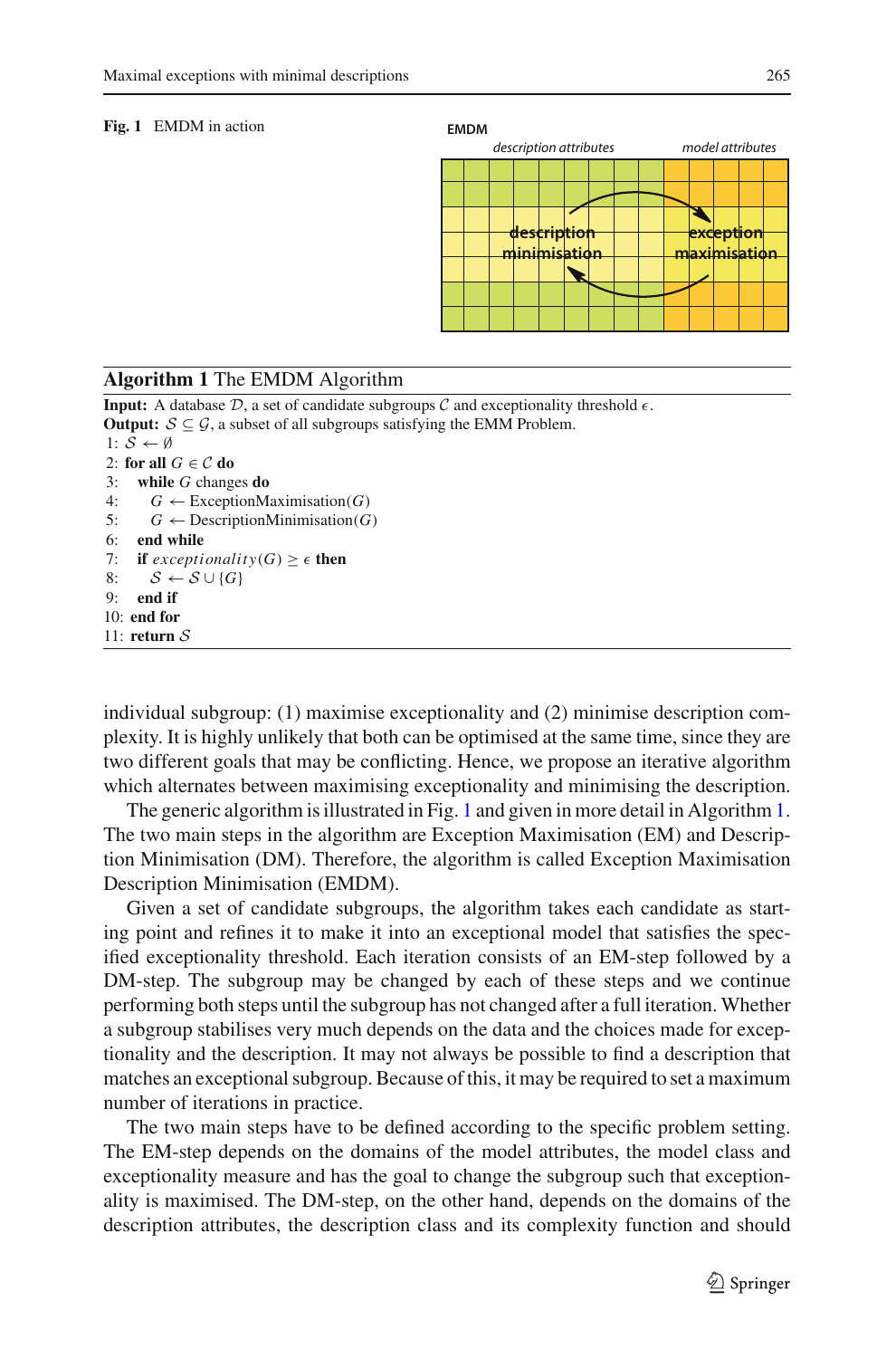change the subgroup such that a description with low complexity can be assigned. Next, we will propose a specific instance for each step, using compression for the EM-step and classification for the DM-step.

#### 4.1 Exception maximisation through compression

Both information-theoretic measures we introduced in Sect. [3](#page-3-0) are based on differences in encoded size, using different codings for different distributions. Although we did not explicitly mention this, both KL and KG assume such a coding scheme and the induced models can therefore be regarded as *compressors*. In case of Krimp Gain, the compressor is simply the code table induced by Krimp. In case of the independent KL divergence, the compressor replaces each (model) attribute-value *x* by a code of optimal length, based on its marginal probability, i.e.  $-\log_2(\hat{P}(A_i^M = x)).$ 

Let  $\mathcal{D}_1$  and  $\mathcal{D}_2$  be two databases and let  $C_1$  and  $C_2$  be their respective optimal compressors. Denote the compressed size, in bits, of a tuple  $t \in \mathcal{D}$  compressed with *C*, with  $L(t \mid C)$ . If we assume that  $\mathcal{D}_1$  and  $\mathcal{D}_2$  were generated from different underlying distributions, we can now decide to which distribution *t* most likely belongs, as detailed in [Leeuwen et al.](#page-16-3) [\(2006](#page-16-3)):

$$
L(t \mid C_1) > L(t \mid C_2) \Rightarrow P(t \mid \mathcal{D}_1) < P(t \mid \mathcal{D}_2).
$$

Hence, the Bayes optimal choice is to assign *t* to the distribution that leads to the shortest code length.

In the current setting, we have a database  $\mathcal{D}^M$  and a subgroup  $G^M$ . Since  $G^M$   $\subset$  $\mathcal{D}^M$ , the underlying distributions may be very similar. However, assuming that each EM-step starts with a modestly-sized, structured subgroup, *G <sup>M</sup>* is likely to have a bias towards a specific part of the overall distribution of  $\mathcal{D}^M$ . We will use this bias to maximise exceptionality. For brevity, we omit the *M* from  $\mathcal{D}^M$  and  $G^M$  in the remainder of this subsection.

First, we induce compressors  $C_{\mathcal{D}}$  and  $C_G$  for  $\mathcal D$  resp.  $G$ . We could then re-build the subgroup by taking those tuples for which  $L(t | C_G) < L(t | C_D)$ . This would most likely not increase the difference between the models though, but keep it the same. For this reason, we introduce a *minimal margin*  $\sigma : C_G$  should encode each tuple better than  $C_{\mathcal{D}}$  by at least a certain amount of bits.

We make this margin dependent on the tuple and the database. Since the goal is to maximise exceptionality, we would like to favour tuples that are rare in the overall distribution over those that are common. This translates directly to tuples with relatively long resp. relatively short codes. Thus, the tuple with the shortest code will get the largest margin, such that a code length of 0 would be required to make it to the subgroup (which is impossible). The tuple with the longest code will get a margin of zero, everything in between is linearly scaled. Although the definition of the margin looks quite complex, its visualisation in Fig. [2](#page-8-0) shows that its effect is actually quite straightforward.

<span id="page-7-0"></span>**Definition 7** (*Compression-based exception maximisation*) Assume a database *D*, subgroup *G*, and optimal compressors  $C_{\mathcal{D}}$  and  $C_G$  induced from  $\mathcal D$  and  $G$  respectively.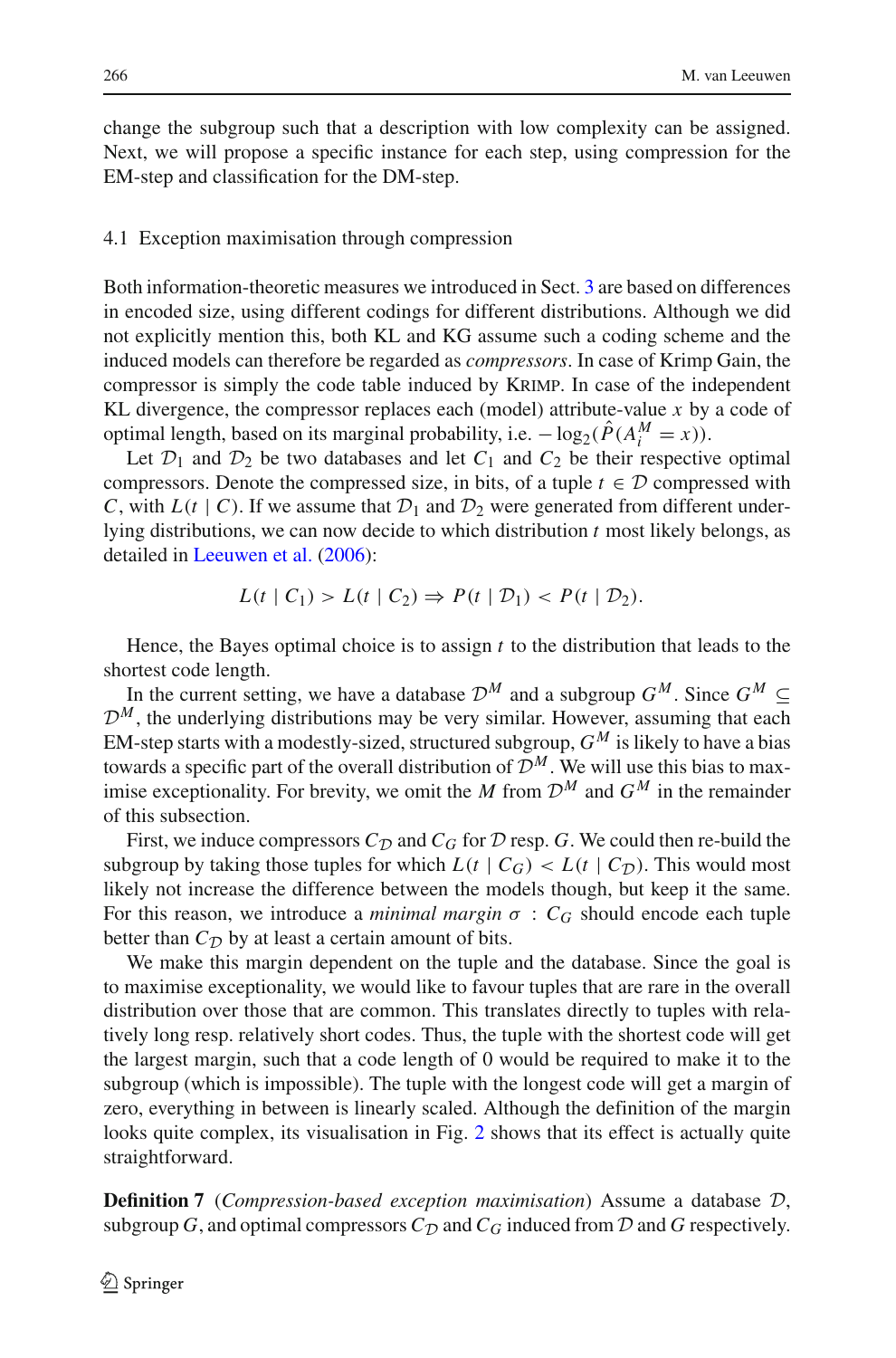

<span id="page-8-0"></span>**Fig. 2** The effect of the database-dependent margin. Plotted are the compressed sizes of all tuples in *Mammals*, encoded with the Krimp code tables for the entire database (*vertical axis*) and a candidate subgroup (*horizontal axis*). The tuples that belong to the candidate subgroup are drawn larger. The *dashed line* represents the border imposed by the Bayes optimal choice, the *solid line* represents the border given by Definition [7.](#page-7-0) The exception maximised subgroup contains all tuples above this border

The exception maximised subgroup is

$$
\{t \in \mathcal{D} \mid L(t \mid C_G) < L(t \mid C_{\mathcal{D}}) - \sigma^{\mathcal{D}}(t)\}
$$

with

$$
\sigma^{\mathcal{D}}(t) = L_{min}^{\mathcal{D}} - (L(t \mid C_{\mathcal{D}}) - L_{min}^{\mathcal{D}}) \times \frac{L_{min}^{\mathcal{D}}}{L_{max}^{\mathcal{D}} - L_{min}^{\mathcal{D}}}
$$

$$
L_{min}^{\mathcal{D}} = \min_{t \in \mathcal{D}} L(t \mid C_{\mathcal{D}}), L_{max}^{\mathcal{D}} = \max_{t \in \mathcal{D}} L(t \mid C_{\mathcal{D}})
$$

#### 4.2 Description minimisation through classification

Finally, we need to specify the subgroup descriptions we will use, and how to find and minimise them. Recall that a subgroup description is simply an indicator function *s* that returns 0 or 1 given a tuple, and a tuple  $t \in \mathcal{D}$  belongs to  $G_s$  iff  $s(t^D) = 1$ . That is, given description data and a subgroup, we have a mapping from description data to  $\{0,1\}$  and the goal is to find a function that mimics this mapping as accurately as possible. This can be easily regarded as a binary classification task. After induction, the classifier 'predicts' a new subgroup.

**Definition 8** (*Classification-based description minimisation*) Given are a database *D* and subgroup *G*. For each  $t \in \mathcal{D}$ , let classlabel  $l_t$  be 1 iff  $t \in G$  and 0 otherwise.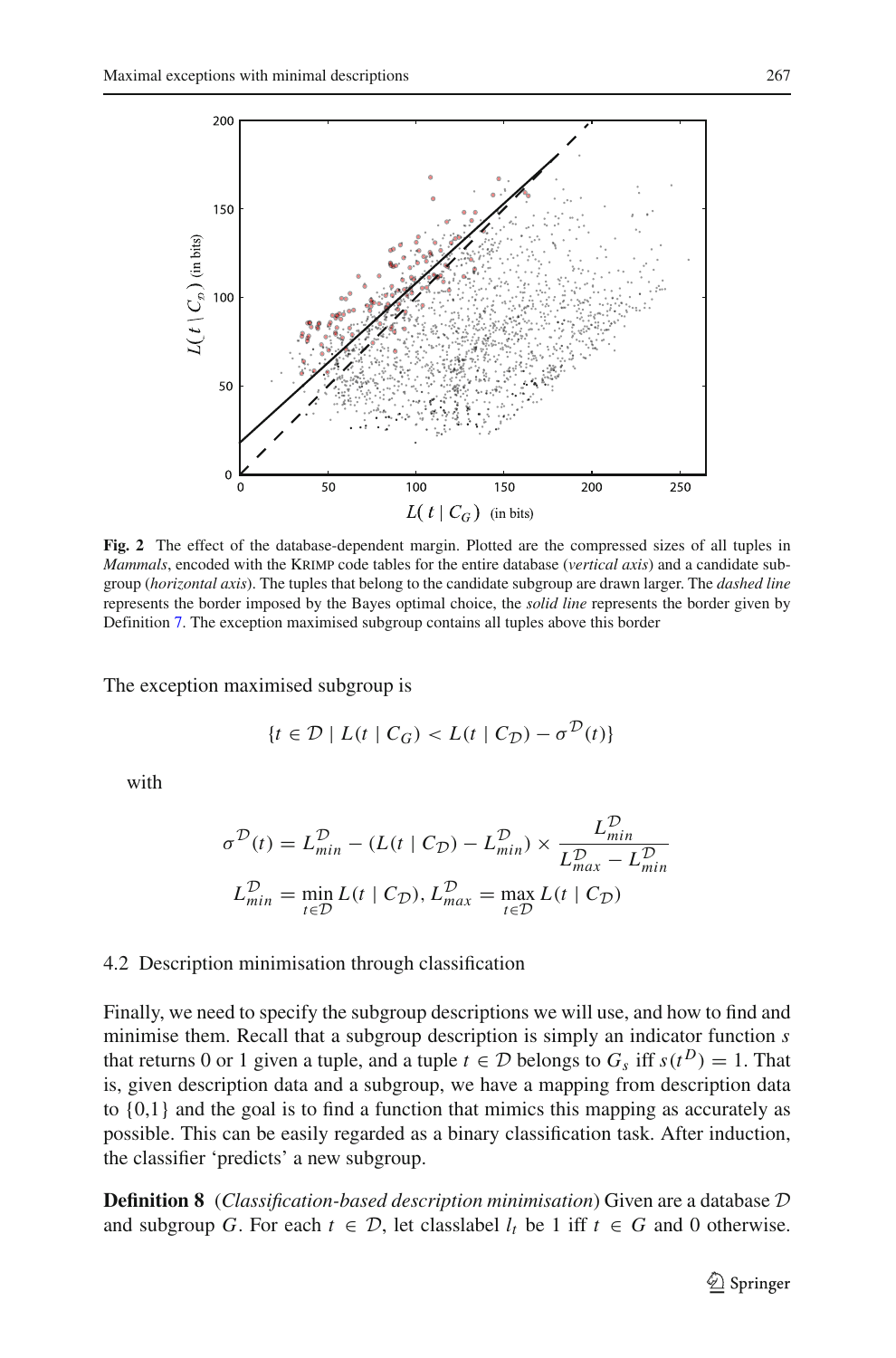Let *c* be the classifier induced on  $D^D$  with classlabels *l*. The *description minimised subgroup* is

$$
\{t \in \mathcal{D} \mid c(t^D) = 1\}
$$

Because precious care is taken to prevent classification methods from overfitting, we trust the method to return a description that is as simple as possible. By re-building the subgroup according to the predictions of the classifier, we ensure that we find subgroups for which a simple description can be given.

In this paper we will use RIPPER [\(Cohen 1995](#page-16-2)), for three reasons. First of all, because it is rule-based. The resulting rulesets are easy to interpret, which is a necessity for exploratory purposes. Second, it can handle both discrete and continuous data. Third, we did some initial (10-fold cross-validated) experiments with a set of well-known classifiers including RIPPER, in which RIPPER proved to perform well. Accuracy and recall were on par with results obtained with C4.5, Naïve Bayes, and SVM. For [all](#page-17-7) [classifiers,](#page-17-7) [we](#page-17-7) [use](#page-17-7) [their](#page-17-7) [respective](#page-17-7) [implementations](#page-17-7) [in](#page-17-7) [Weka](#page-17-7) [\(](#page-17-7)Witten and Eibe Frank [2005](#page-17-7)), with default settings.

As description complexity, we use the number of conditions in a ruleset.

## **5 Experiments**

As mentioned in Sect. [4,](#page-5-0) the EMDM algorithm may not always stabilise. Preliminary tests showed that if a subgroup stabilises, this is usually within 10–15 iterations. Therefore, we impose a maximum number of iterations of 25. If a group has not stabilised after this, we consider all subgroups that the algorithm has seen at the end of an iteration and pick that subgroup that has maximal exceptionality as result. We set the minimum exceptionality threshold to 0.

KL and KG compressors are used to encode all tuples in a database. To ensure that a compressor can encode all transactions (and avoid infinite exceptionality), a Laplace correction is applied, meaning that 1 is added to each of the counts. Krimp with pruning is used and closed frequent itemsets are used as candidates (see [Siebes et al.](#page-17-3) [\(2006\)](#page-17-3) for details). The relative minimum support thresholds we used for computing Krimp Gain are given in Table [1.](#page-9-0)

We will use closed frequent itemsets as candidate subgroups, because all model attributes are binary and itemsets capture structure in such data. We only need to

<span id="page-9-0"></span>

| <b>Table 1</b> Datasets                                                                              | Dataset  | Properties      | KG    |       |        |
|------------------------------------------------------------------------------------------------------|----------|-----------------|-------|-------|--------|
|                                                                                                      |          | $ \mathcal{D} $ | $A^D$ | $A^M$ | minsup |
|                                                                                                      | Adult    | 48842           | 6     | 99    | $10\%$ |
| For each dataset the number of<br>tuples, the number of description<br>and model attributes, and the | Emotions | 593             | 72    | 6     | $1\%$  |
|                                                                                                      | Mammals  | 2221            | 67    | 124   | 15%    |
|                                                                                                      | Scene    | 2407            | 294   | 6     | $1\%$  |
| <i>minsup</i> used for KG are given                                                                  | Yeast    | 2417            | 103   | 14    | $1\%$  |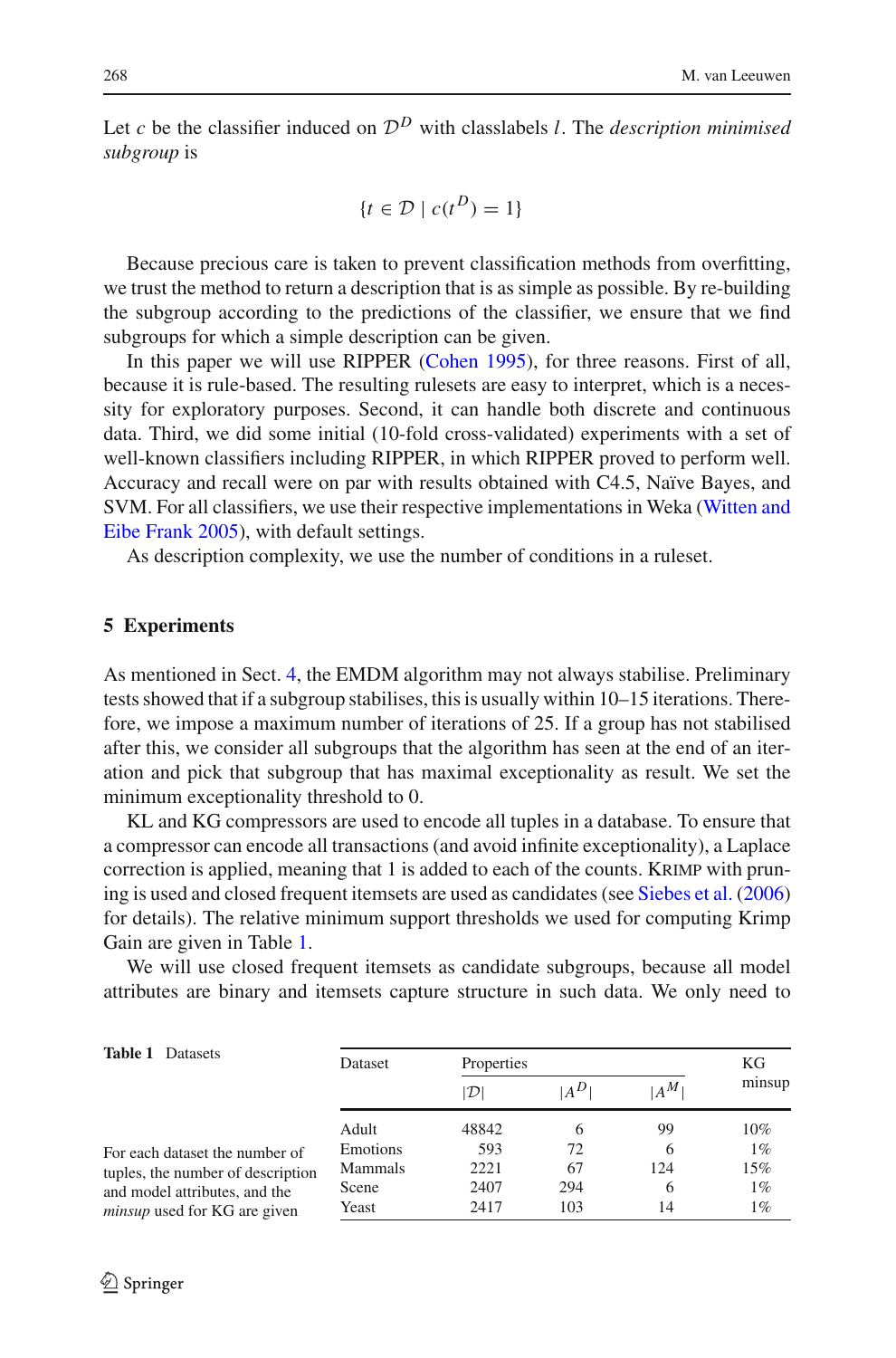consider closed frequent itemsets, as a subgroup is defined by its tuples, i.e. a candidate consists of all tuples in which a given itemset occurs.

We take the *Emotions*, *Scene* and *Yeast* datasets from the 'Mulan' repository [\(Tsoumakas et al. 2010](#page-17-1)), and the *Adult* [dataset](#page-16-4) [from](#page-16-4) [the](#page-16-4) [UCI](#page-16-4) [repository](#page-16-4) [\(](#page-16-4)Asuncion and Newman [2007](#page-16-4)). Also, we use the *Mammals* dataset [\(Heikinheimo et al. 2007](#page-16-5)), which consists of presence information of European mammals [\(Mitchell-Jones et al.](#page-17-8) [1999\)](#page-17-8) and climate information for areas of  $50 \times 50$  kilometres.

Except for *Adult*, each dataset consists of numerical and binary attributes. The nominal attributes of *Adult* are converted to binary attributes, with one binary attribute for each attribute-value. In the remainder of the paper, we consider all numerical attributes as description attributes and all binary attributes as model attributes. Resulting dataset properties are given in Table [1.](#page-9-0)

#### 5.1 Two example runs

To see how the EM- and DM-steps interact, we first investigate two individual EMDM runs. To this end, we selected two characteristic runs from *Adult* and *Mammals* and plotted subgroup size, exceptionality and description complexity over the runs in Fig. [3.](#page-10-0) For both runs, KG exceptionality was used.

The upper graphs clearly show that the *Adult* run quickly converges. Exceptionality first increases rapidly while the size of the subgroup decreases; both EM and DM



<span id="page-10-0"></span>**Fig. 3** Two example EMDM runs, for *Adult* (*top*) and *Mammals* (*bottom*)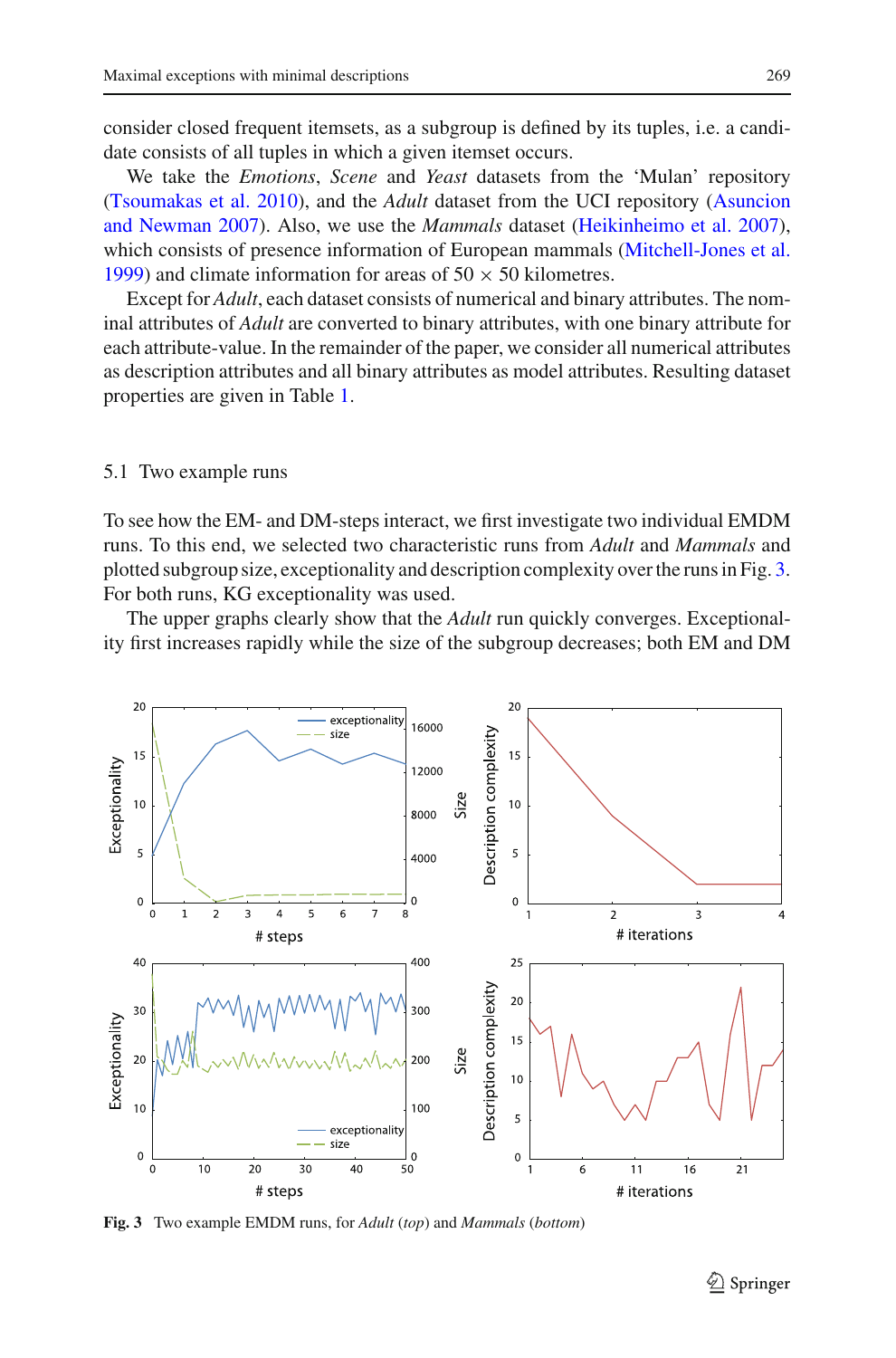contribute to this. After this, EM still manages to slightly increase exceptionality at each step, but this is undone by DM and when the description completely converges the EMDM run is finished.

The lower graphs give an example run for *Mammals* that does not satisfy our stopping criterion within 25 iterations. However, looking at exceptionality and size, the subgroup does seem to (almost) stabilise after about 10 steps. The problem is that some fluctuation remains, which is also clear from description complexity.

## 5.2 Quantitative results

Table [2](#page-11-0) shows quantitative results obtained with candidate subgroups defined by closed frequent itemsets, using both KL and KG exceptionality. The first observation is that we end up with far less subgroups than that we start with. For *Yeast*, for example, we start with 487 candidate subgroups and with KL (resp. KG) this results in only 121 (resp. 88) subgroups. This can be explained by the fact that some candidate subgroups simply do not contain an exceptional part or no suitable subgroup description can be found. As a result, the subgroup is empty after a few steps and an empty subgroup is returned. The second observation is that even less unique subgroups are found, 20 resp. 29 for the examples just given, which is not surprising as candidate subgroups can overlap. On the contrary, this confirms that EMDM robustly identifies exceptional models, despite 'noise' in the initial candidates.

Average subgroup size, exceptionality and description are given for the top-10 ranked (with respect to exceptionality) subgroups. Sometimes it is worth looking a bit further down the list, where larger subgroups can be found. For the smaller datasets, KL seems to give more and larger results, which is unsurprising: in these datasets only few correlations exist and a measure that does not need large quantities of data has the advantage.

| Dataset  | Experiment |       |         | Subgroups       |                | Top-10 average |         |        |
|----------|------------|-------|---------|-----------------|----------------|----------------|---------|--------|
|          | minsup     | C     | Measure | $ \mathcal{G} $ | U              | Size           | Except. | Descr. |
| Adult    | 10%        | 203   | KL      | 56              | 19             | 576            | 10.9    | 13.1   |
|          |            |       | KG      | 107             | 107            | 144            | 16.2    | 17.8   |
| Emotions | 0.3%       | 25    | KL      | 17              | 7              | 66             | 2.3     | 6.7    |
|          |            |       | KG      | 6               | $\overline{4}$ | 18             | 3.8     | 5.3    |
| Mammals  | 10%        | 49661 | KL      | 38238           | 309            | 5              | 32.3    | 2.3    |
|          |            | 534   | KG      | 518             | 516            | 35             | 51.0    | 7.8    |
| Scene    | 0.1%       | 12    | KL      | 8               | 7              | 238            | 2.6     | 25     |
|          |            |       | KG      | 9               | 8              | 241            | 2.2     | 24     |
| Yeast    | 0.4%       | 487   | KL      | 121             | 20             | 73             | 4.8     | 9.8    |
|          |            |       | KG      | 88              | 29             | 30             | 7.9     | 6.5    |

<span id="page-11-0"></span>**Table 2** EMDM results

Minimum support 'minsup' is used to mine closed frequent itemsets, giving |C| candidates. For each experiment, the number of resulting groups  $|\mathcal{G}|$  and the number of unique groups  $|\mathcal{U}|$  is given. Average subgroup size, exceptionality and description complexity are given for the top-10 unique subgroups. When less than 10 unique subgroups are found, the average for all subgroups is given. For *Mammals*, |*C*| candidates were randomly selected from the complete set of closed frequent itemsets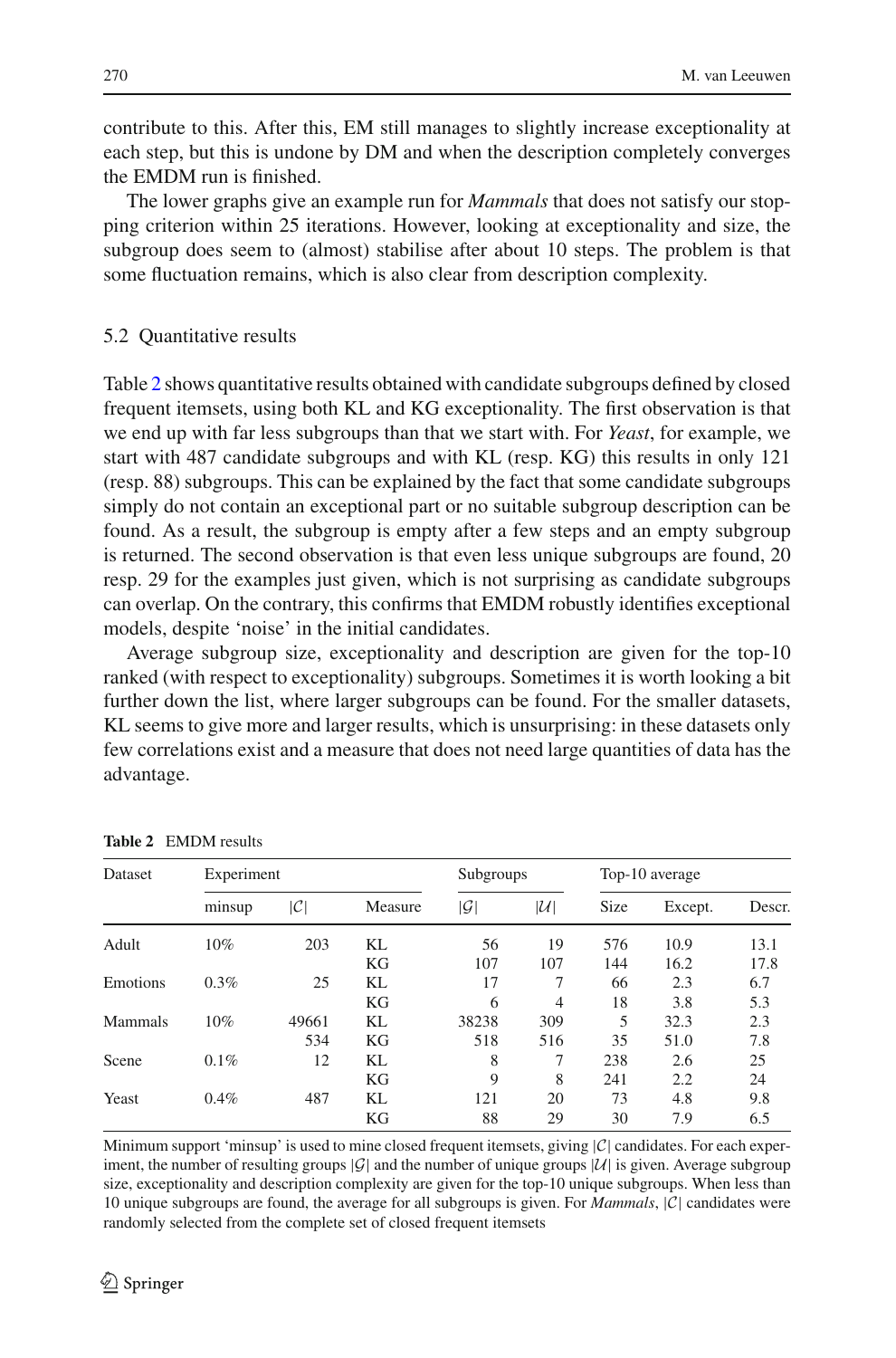Average description complexities vary from 5 up to 25 conditions. This indicates that our EMDM approach identifies more complex subgroups than are typically found with Subgroup Discovery approaches, which usually allow for up to 5-10 conditions. One may argue that 25 conditions for a single subgroup is rather specific. This is not a problem though, since a description is a disjunction of conjunctions and could therefore easily be split into a multiple of simpler subgroups that belong together.

Since absolute exceptionality values depend both on the dataset and the measure, these cannot be compared between experiments in Table [2.](#page-11-0)

#### 5.3 Random vs structured candidates

To investigate whether it is important to use structured candidates, we compare candidates based on frequent closed itemsets to random subgroups and candidates based on Krimp patterns. For each dataset, we generate 6000 random subgroups and use these as initial candidates. A random subgroup is generated by including each tuple in the database with uniform probability. For each dataset, 3 probabilities between 5% and 40% are chosen and 2000 candidate subgroups are generated with each. These probabilities are chosen such that the random subgroups have roughly the same sizes as the frequent itemset based candidates. We also compare to candidates based on patterns selected by Krimp.

We define selection ratio as the number of unique subgroups found divided by the number of candidates. The higher this ratio, the less time needed to obtain good results. Table [3](#page-12-0) shows selection ratios for the three types of candidates just described. Using random candidates usually leads to ratios close to 0% and never higher than 8%. Performance is much better with closed frequent itemsets as candidates, with an average selection ratio of 33.3%. With Krimp candidates the highest ratios are obtained, with an average of 38%. This can be attributed to the fact that Krimp removes redundant patterns and selects only those that are important for the structure in the data.

Although selection ratio does not say anything about subgroup size, exceptionality and description complexity, we observed that these are similar for the results obtained

| Dataset  | Measure | Random          |          |      | Frequent |                |                        | <b>KRIMP</b>    |                |      |
|----------|---------|-----------------|----------|------|----------|----------------|------------------------|-----------------|----------------|------|
|          |         | $ \mathcal{C} $ | U        | $\%$ | C        | U              | $\%$                   | $ \mathcal{C} $ | U              | $\%$ |
| Adult    | KL      | 6000            |          | 0.0  | 225      | 19             | 8.4                    | 68              | 7              | 10.3 |
|          | KG      |                 | 232      | 3.9  |          | 107            | 47.6                   |                 | 45             | 66.2 |
| Emotions | KL      | 6000            | 5        | 0.1  | 25       |                | 28.0                   | 6               | $\overline{4}$ | 66.7 |
|          | KG      |                 | 10       | 0.2  |          | $\overline{4}$ | 16.7                   |                 | $\overline{2}$ | 33.3 |
| Mammals  | KL      | 6000            | 3        | 0.1  | 49661    | 309            | 0.6                    | 252             | 26             | 10.3 |
|          | KG      |                 | 466      | 7.8  | 534      | 516            | 96.6                   |                 | 235            | 93.3 |
| Scene    | KL      | 6000            | $\Omega$ | 0.0  | 12       | 7              | 58.3<br>$\overline{0}$ |                 |                |      |
|          | KG      |                 |          | 0.0  |          | 8              | 66.7                   |                 |                |      |
| Yeast    | KL      | 6000            | $\Omega$ | 0.0  | 487      | 20             | 4.1                    | 28              | 7              | 25.0 |
|          | KG      |                 | 42       | 0.7  |          | 29             | 6.0                    |                 | 6              | 21.4 |

<span id="page-12-0"></span>**Table 3** Selection ratio

For each candidate set, *Random*, *Frequent* and Krimp, the number of candidates |*C*|, the number of unique subgroups  $|\mathcal{U}|$  and selection ratio % is given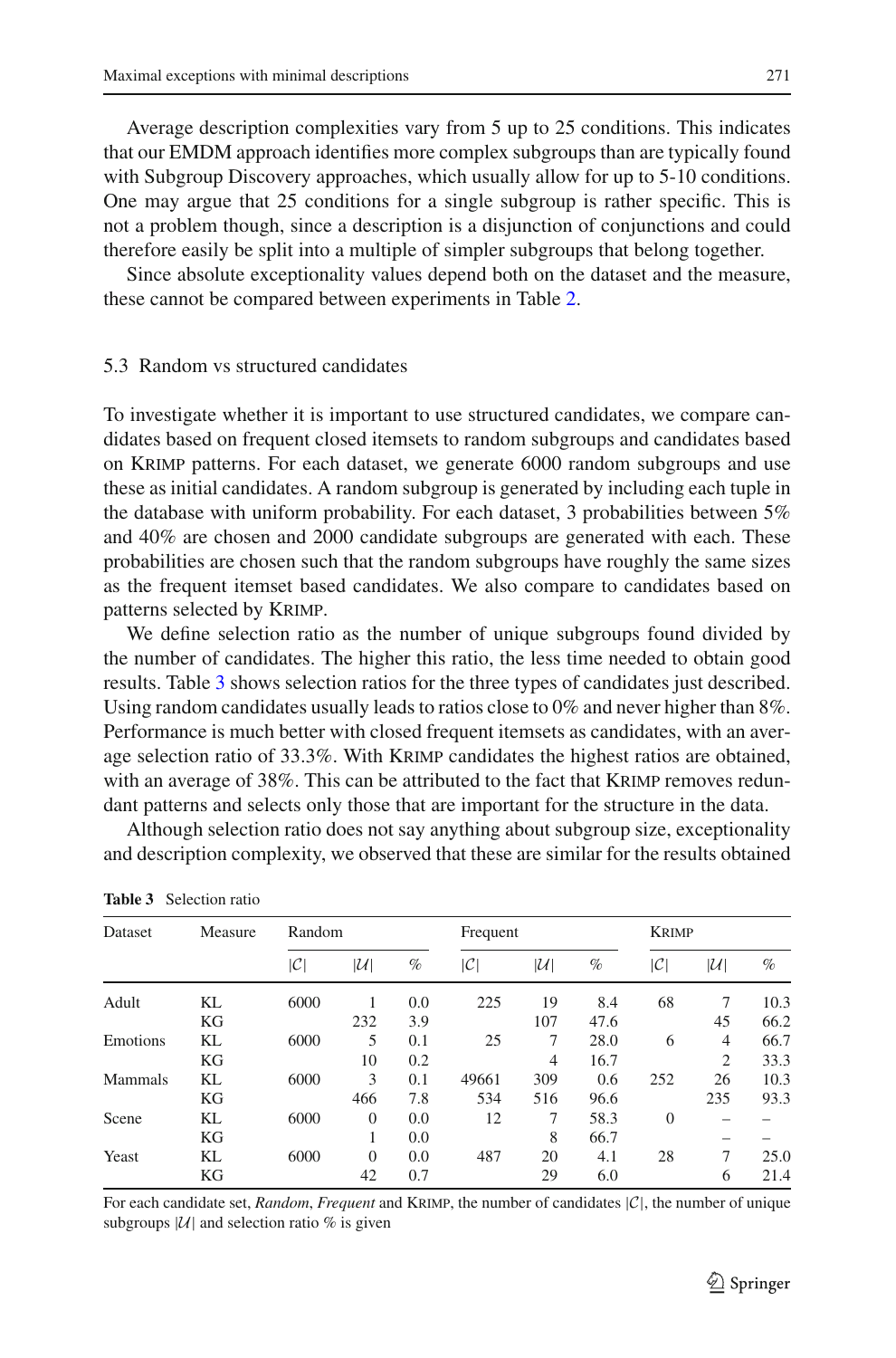with all candidate sets and selection ratio should therefore be the main criterion for candidate selection. For small datasets, using closed frequent itemsets is recommendable because Krimp may not give enough candidates. For larger datasets, using only Krimp itemsets seems the best choice.

Runtimes depend very much on the data, the measure, and also varies per candidate. The experiments with *Emotions* and *Scene* finished within minutes, *Adult* and *Yeast* took up to 4h. *Mammals* with frequent itemsets as candidates ran for 2 weeks, but this can be sped up significantly by using a stringent candidate selection. With Krimp candidates, *Mammals* with KL needed only 2 h to finish and it took 6 days to complete with KG exceptionality. The implementation could be further optimised, e.g. by integrating the classifier.

#### 5.4 Exceptional is interesting

To show that the exceptional subgroups EMDM discovers are indeed interesting, we give example results for two datasets.

## *5.4.1 Emotions*

Each tuple in *Emotions* represents a music song, from which 8 rhythmic and 64 timbre features were extracted (description attributes). To each song, experts assigned any number of six emotions: *amazed-surprised*, *happy-pleased*, *relaxing-calm*, *quiet-still*, *sad-lonely*, and *angry-fearful* (model attributes).

Since *Emotions* is a relatively small dataset, we take a closer look at the results obtained with KL and closed itemsets as candidates. Figure [4](#page-14-0) shows how the relative frequencies (percentages of ones) of the model attributes differ between the complete database and the 7 subgroups found. Frequencies are similar within the database, but the subgroups clearly identify parts of the data in which some attributes are more prevalent than others.

As an example, consider the fourth subgroup, *G*4. This subgroup consists of 37 songs that sound mostly happy and relaxing, but certainly not angry, sad or quiet. The subgroup description consists of 4 inequalities, describing the subgroup in terms of rhythmic and timbre features.

#### *5.4.2 Mammals*

Figure [5](#page-14-1) shows the regions corresponding to 4 typical example subgroups found on *Mammals*. For this, we explored the 20 top-ranked subgroups of 2 experiments, one with KL and one with KG exceptionality. Both experiments used Krimp patterns as candidates.

With KL as measure, areas in which relatively many rare mammals occur are identified. This can be explained by the fact that all mammals are treated independently by this measure, only the differences between the marginal frequencies of the subgroup and the database matter. The leftmost area can be characterised by relatively many occurrences of the *Arctic fox*, *Skunk bear*, *Norway lemming* and *Reindeer*.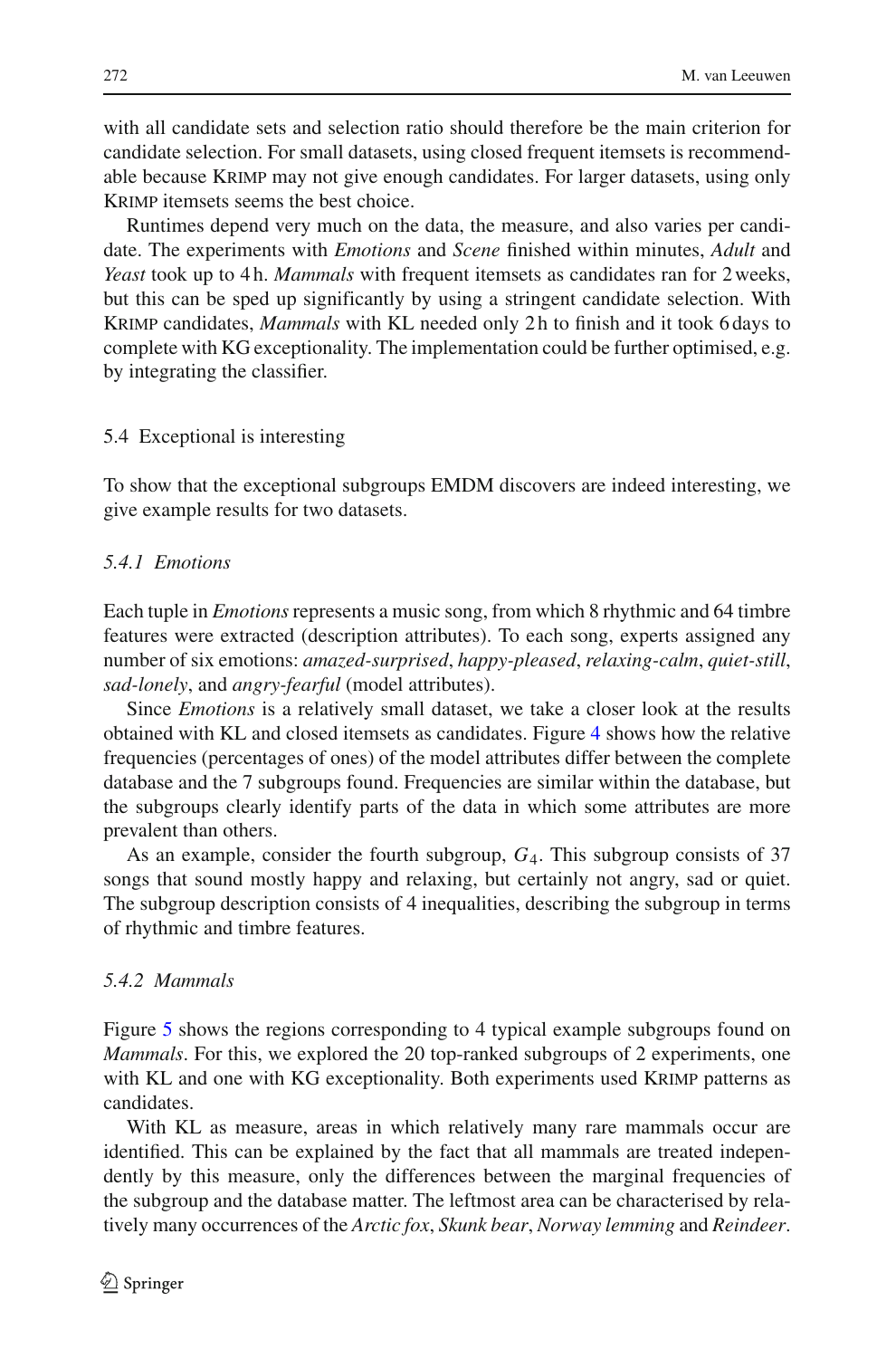

**Fig. 4** Relative frequencies for the model attributes. *Emotions* with KL exceptionality

<span id="page-14-0"></span>

<span id="page-14-1"></span>**Fig. 5** The regions corresponding to 4 example exceptional models on *Mammals*. The 2 examples on the *left* were found with KL as measure, the 2 on the *right* with KG

The following description belongs to this subgroup: (max temp September  $\leq 11.1^\circ$ and max temp October  $\leq 3.3^{\circ}$  or (max temp September  $\leq 11.1^{\circ}$  and max temp April  $\leq 3.47^{\circ}$  and temperature seasonality  $\geq 619.22998$  and max temp November  $> -2.56^{\circ}$ ).

Mammals that occur relatively often in the second area from the left are the *Cretan spiny mouse*, *Wild goat*, *Sicilian shrew* and *Corsican hare*.

When KG is used as measure, subgroups typically represent areas where large groups of (common and less common) mammals co-occur. In Spain and Portugal, the 3rd example in Fig. [5,](#page-14-1) the *European otter*, *Western European hedgehog*, *Red fox*, *Common genet* and *Granada hare* very often occur together. The description consists of 16 climate conditions.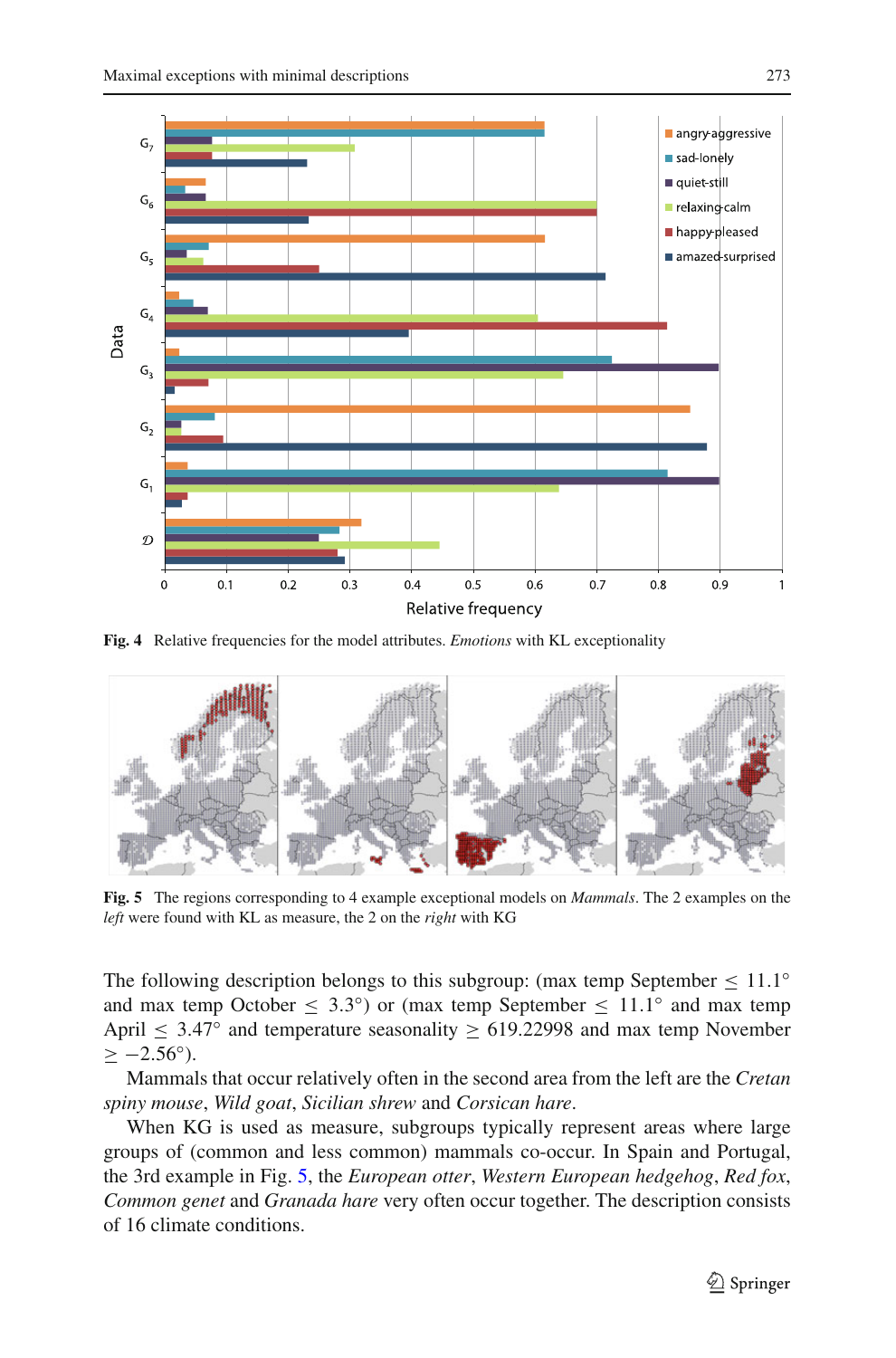|             | Top-10 average |                |  |  |  |  |  |  |  |
|-------------|----------------|----------------|--|--|--|--|--|--|--|
| <b>Size</b> | Except.        | Descr.         |  |  |  |  |  |  |  |
| 123         | 19.4           |                |  |  |  |  |  |  |  |
| 12          | 6.5            | 4.5            |  |  |  |  |  |  |  |
| 62          | 53.1           | $\overline{c}$ |  |  |  |  |  |  |  |
| 20          | 2.8            |                |  |  |  |  |  |  |  |
| 12          | 12.9           | 4.3            |  |  |  |  |  |  |  |
|             |                |                |  |  |  |  |  |  |  |

#### <span id="page-15-0"></span>**Table 4** Beam search results

The number of unique subgroups is shown, together with average size, exceptionality and description complexity for the top-10 ranked subgroups

Note that the algorithm knew nothing about the actual locations of the areas, these subgroups were established using only the climate and mammals presence information. Still, geographically sound areas were found.

All in all, KL exceptionality is fast, works well on both *Emotions* and *Mammals*, finds sub-distributions of *Emotions* and rare distributions in *Mammals*. KG exceptionality, on the other hand, is not so suited for small datasets like *Emotions*, but finds large coherent areas in *Mammals*.

#### 5.5 Comparison to beam search

To compare to a Subgroup Discovery approach, we experimented with identical exceptionality measures but a different search strategy. A subgroup discovery beam search strategy was applied, with beam width 200, maximum search depth 5 and a minimum size of 10 (except for *Adult*: 100). Numerical attributes were locally discretised into 5 equi-sized bins, upon refining a candidate subgroup. For each experiment, the 1000 highest ranked subgroups were kept for analysis.

The results of these experiments are shown in Table [4.](#page-15-0) For each dataset, either KL or KG is shown (results of combinations not shown are either comparable or worse). The maximum runtime was set to 2 weeks. *Mammals* did not finish in time; it only reached a search depth of 2. This shows EMDM finds complex subgroups much quicker than a subgroup discovery approach.

The results show that relatively few unique subgroups were identified for the smaller datasets. Except for *Mammals*, the resulting subgroup sizes and description complexities are almost always identical or very close to the maxima imposed by the parameters. This indicates that (1) smaller subgroups are always deemed more exceptional and this is not counterbalanced by this search approach, and (2) deeper searching is necessary, at the expense of runtime.

## **6 Related work**

Umek et al. [\(2009](#page-17-9)) addressed a problem that could be considered an instance of EMM and proposed to use clustering. After clustering the description and the model data independently, a statistical analysis is used to determine which description and model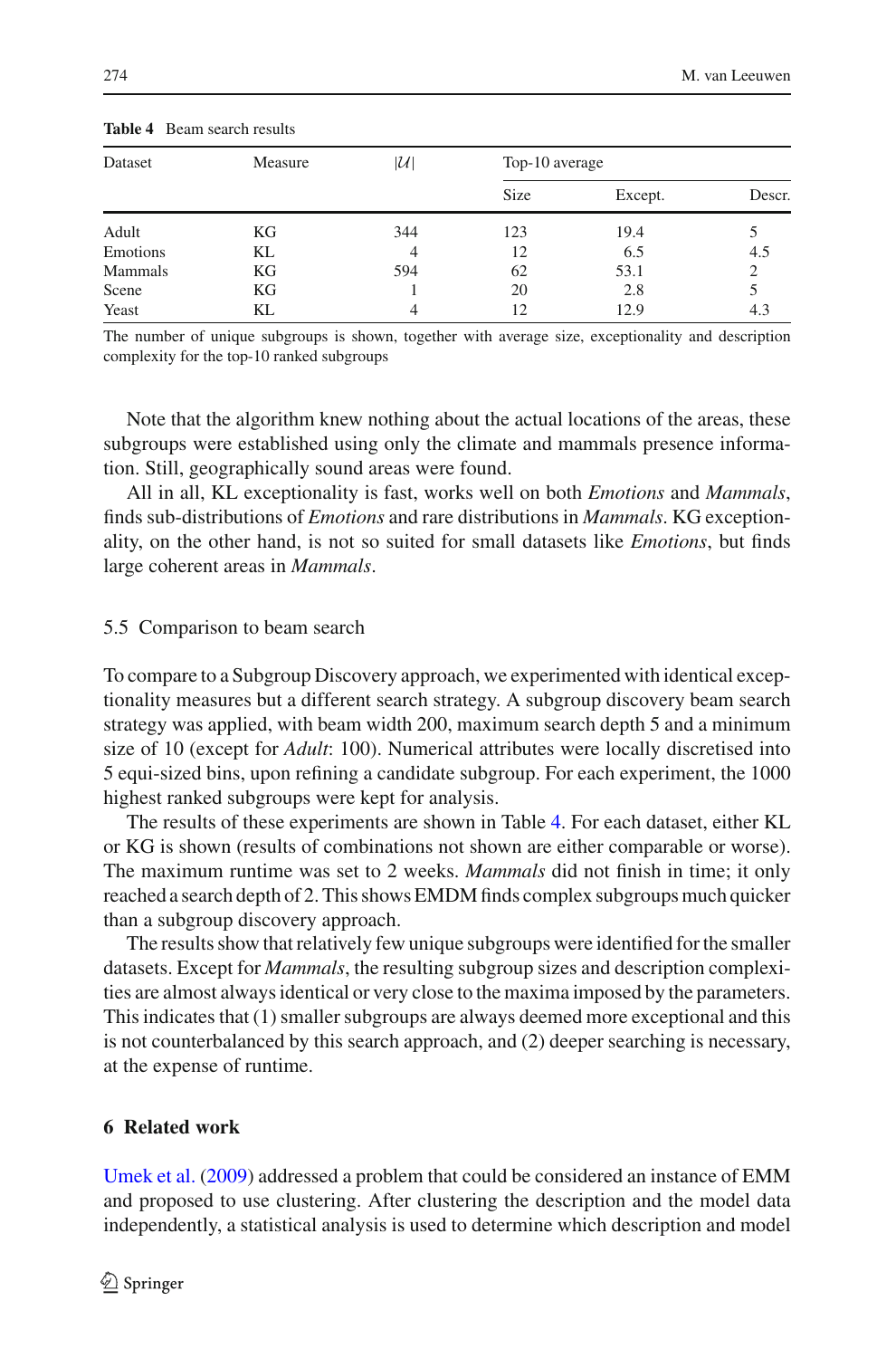clusters coincide. A drawback of this approach is that only the computed segments are candidate subgroups.

The specific instance of EMM we consider, i.e. with numerical description data and binary model data, strongly resembles the problem setting of [Garriga et al.](#page-16-6) [\(2007](#page-16-6)). Their objective is different, as they find segmentations (or clusterings) of databases consisting of both numeric and binary data.

Similarly, the goal of information-theoretic clustering methods [\(Andritsos et al.](#page-16-7) [2004;](#page-16-7) [Slonim and Tishby 1999\)](#page-17-4) is to find a segmentation of a database according to its underlying distributions. This strongly differs from our use of information-theoretic measures, because we look for parts of the data that differ from the overall distribution and explicitly distinguish description and model attributes.

## **7 Conclusion**

We introduce a new algorithm that efficiently finds maximally exceptional subgroups with minimal descriptions. EMDM is a generic algorithm for Exceptional Model Mining that iteratively improves subgroups through Exception Maximisation (EM) and Description Minimisation (DM). Structure in both the description and model spaces is exploited.

Experiments show that both the generic EMDM algorithm and the specific instances given for the EM- and DM-steps perform well. The EM-step is strongly linked to the exceptionality measure and we therefore introduce an instance based on information theory in this paper, the DM-step we propose is generic and uses a rule-based classifier.

We propose two information-theoretic exceptionality measures, one based on the KL divergence and one based on Krimp. KL exceptionality treats all attributes as independent, is fast, works well on smaller datasets, and finds rare distributions in larger datasets. KG exceptionality, on the other hand, takes associations between attributes into account, works especially well on larger datasets, and finds large coherent regions in the data.

**Acknowledgements** This research is financially supported by the Netherlands Organisation for Scientific Research (NWO) under project number 612.065.822.

#### **References**

- <span id="page-16-7"></span>Andritsos P, Tsaparas P, Miller RJ, Sevcik KC (2004) LIMBO: scalable clustering of categorical data. In: Proceedings of the EDBT, pp 124–146
- <span id="page-16-4"></span>Asuncion A, Newman DJ (2007) UCI machine learning repository. [http://www.ics.uci.edu/~mlearn/](http://www.ics.uci.edu/~mlearn/MLRepository.html) [MLRepository.html](http://www.ics.uci.edu/~mlearn/MLRepository.html)
- <span id="page-16-2"></span>Cohen WW (1995) Fast effective rule induction. In: Proceedings of the ICML'95, pp 115–123
- <span id="page-16-6"></span>Garriga GC, Heikinheimo H, Seppänen JK (2007) Cross-mining binary and numerical attributes. In: Proceedings of the ICDM'07, pp 481–486
- <span id="page-16-5"></span>Heikinheimo H, Fortelius M, Eronen J, Mannila H (2007) Biogeography of european land mammals shows environmentally distinct and spatially coherent clusters. J Biogeogr 34(6):1053–1064

<span id="page-16-0"></span>Klösgen W (2002) Subgroup discovery chapter 16.3. Oxford University Press, Oxford

<span id="page-16-1"></span>Kullback S, Leibler RA (1951) On information and sufficiency. Ann Math Stat 22(1):79–86

<span id="page-16-3"></span>Leeuwen M, Vreeken J, Siebes A (2006) Compression picks the item sets that matter. In: Proceedings of the ECML PKDD'06 pp 585–592